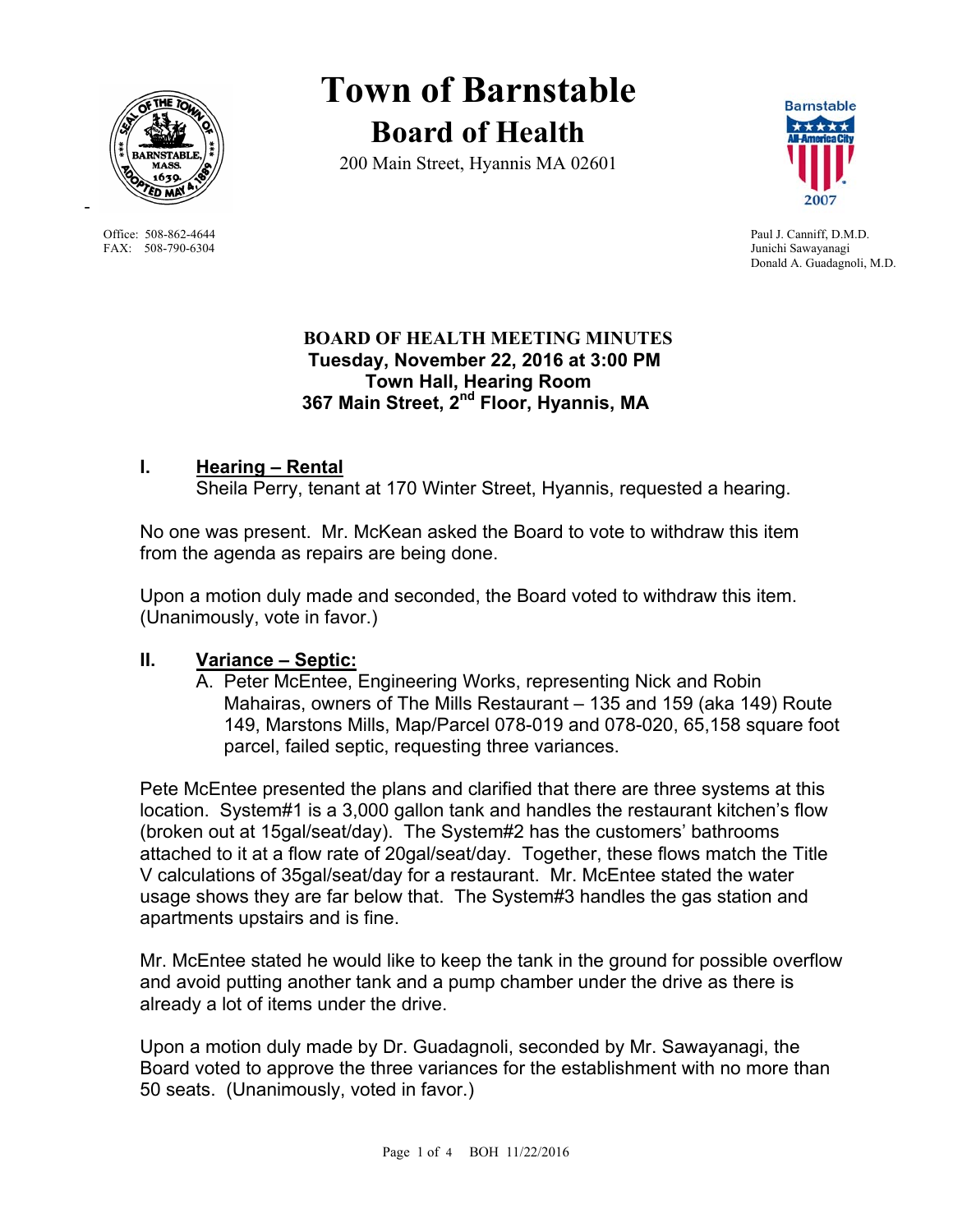B. Thomas Roux representing Michael Dinapoli, owner – 542 Main Street, West Barnstable, Map/Parcel 133-010, 0.95 acre parcel, failed septic system, requesting one variance.

Mr. McKean stated that the staff found a number of items which need to be included on the plan. Mr. Roux said he would like a continuance.

Upon a motion duly made and seconded, the Board voted to grant a continuance to the December 20, 2016 Board meeting. (Unanimously, voted in favor.)

# **III. I/A Monitoring Plan:**

Thomas Smith representing Bonnie Smith, Trustee – 1627 Phinney's Lane, Barnstable, Map/Parcel 776-018, 14,359 square foot parcel, I/A septic plan previously approved by the Board of Health, monitoring plan to be approved.

Mr. Smith explained that an I/A system was approved years earlier and the property is still a vacant lot. They are now looking to install the 0.5 MicroFAST Treatment Technology and were asked to bring a monitoring plan for review.

Mr. McKean stated the paperwork received was a maintenance agreement. The monitoring plan would list the items to be tested for on a quarterly basis.

Upon a motion duly made and seconded, the Board voted to grant the installation of the Innovative Alternative system on the revised plans dated March 31, 2016 with the following conditions: 1) a quarterly monitoring plan listing items to be tested for will be submitted at the December 2016 Board meeting and 2) a two-bedroom deed restriction shall be recorded at the Barnstable County Registry of Deeds with an official copy submitted to the Health Division. (Unanimously, voted in favor.)

# **IV. Food – New**

Lynn Mitchell, Mrs. M's Summer House – 550 (a.k.a. 540) Main Street, Unit# 4, Hyannis, Map/Parcel 308-074-00D, menu of a variety of fudges, on town sewer, requesting a grease trap variance.

Lynn Mitchell was present and described the steps involved in the fudge making which creates minimum grease. It does not require a stove or oven. It is made in a doubleboiler kettle. She also sells boxed taffy.

The Town Engineer Roger Parsons supported the granting the grease trap variance.

Upon a motion duly made and seconded, the Board voted to grant the grease trap variance with the following condition: the food items will be limited to fudge and taffy. (Unanimously, voted in favor.)

**V. Food – Temporary Event:**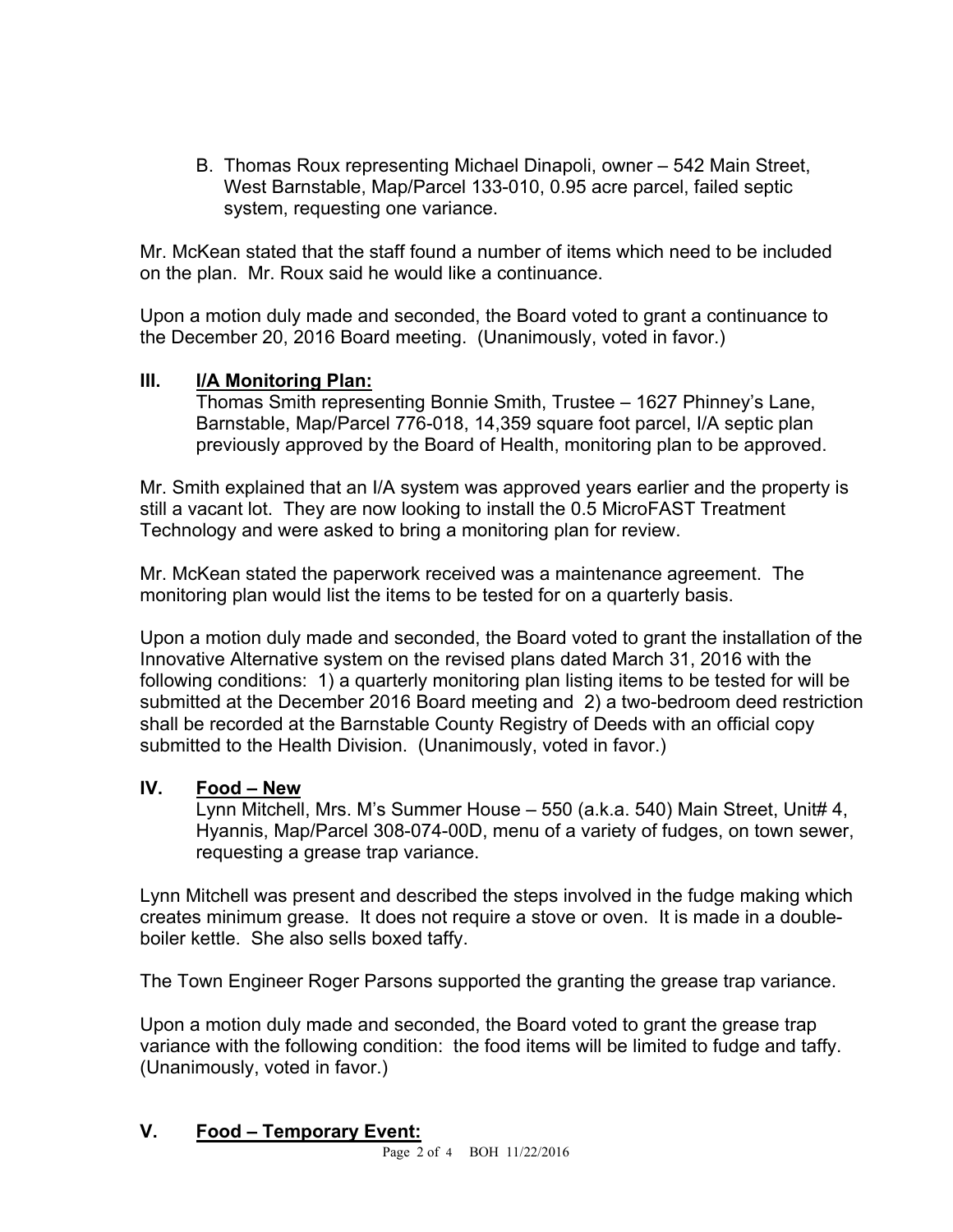Joseph Berlandi representing the Barnstable Village Association, sponsors of the Barnstable Village Holiday Christmas Stroll scheduled for Wednesday, December 7, 2016. The event will be held on Main Street, Barnstable Village. The food items will be grilled hot dogs and hamburgers.

Joseph Berlandi said the stroll will be held on December 7, 2016, and will go up and down Main Street, Barnstable. The menu items are grilling hot dogs and hamburgers, and soda. The location for the grilling will be in the parking lot to the left of the Barnstable Market and will have a hand-wash station.

Upon a motion duly made and seconded, the Board voted to grant the event as an annual temporary food event with grilled hot dogs and hamburgers and soda. (Unanimously, voted in favor.)

# **VI. Craigville Motel:**

#### **MOVED TO**

**DEC 2016** Application for a motel license.

### **VII. Hearing – Septic:**

Edward Pesce, P.E., Pesce Engineering, representing Wianno Knoll Condo Trust – 727 Main Street, Osterville, Map/Parcel 141-013, 83,579 square feet lot, requested, failed septic system, multiple variances requested.

Ed Pesce was present. Dr. Canniff mentioned the plans were originally heard at the September 27, 2016 meeting. At that time, the Board voted 2-to-1 to waive the Innovative Alternative (I/A) component and the hearing was then continued. The current revision has included the Health Division's inquiry on whether he would include a rain garden (not required by Title V) at the property which would help the water quality at the site by providing more nitrogen and nutrient removal.

Mr. Pesce said the trustees do now understand that as the systems are failing, the new regulations for Title V requires three times the size for the leaching. This will present a huge challenge to them as they move forward.

Mr. Pesce does plan to speak to the trustees in more detail and examining the costs going forward in the hopes that they will lay out a plan for the future to make sure new systems, when needed, will all fit.

Dr. Canniff motioned to deny the request of today's plan because it does not include an innovative/alternative system. The motion was not seconded.

Mr. Pesce felt the plan submitted today was the same basic plan from September with the discussed improvements mentioned to the Board at that meeting.

Page 3 of 4 BOH 11/22/2016 Charlie McLaughlin, attorney for the town, explained that anyone on the Board may offer a motion to reconsider the vote from September. Mr. McLaughlin explained